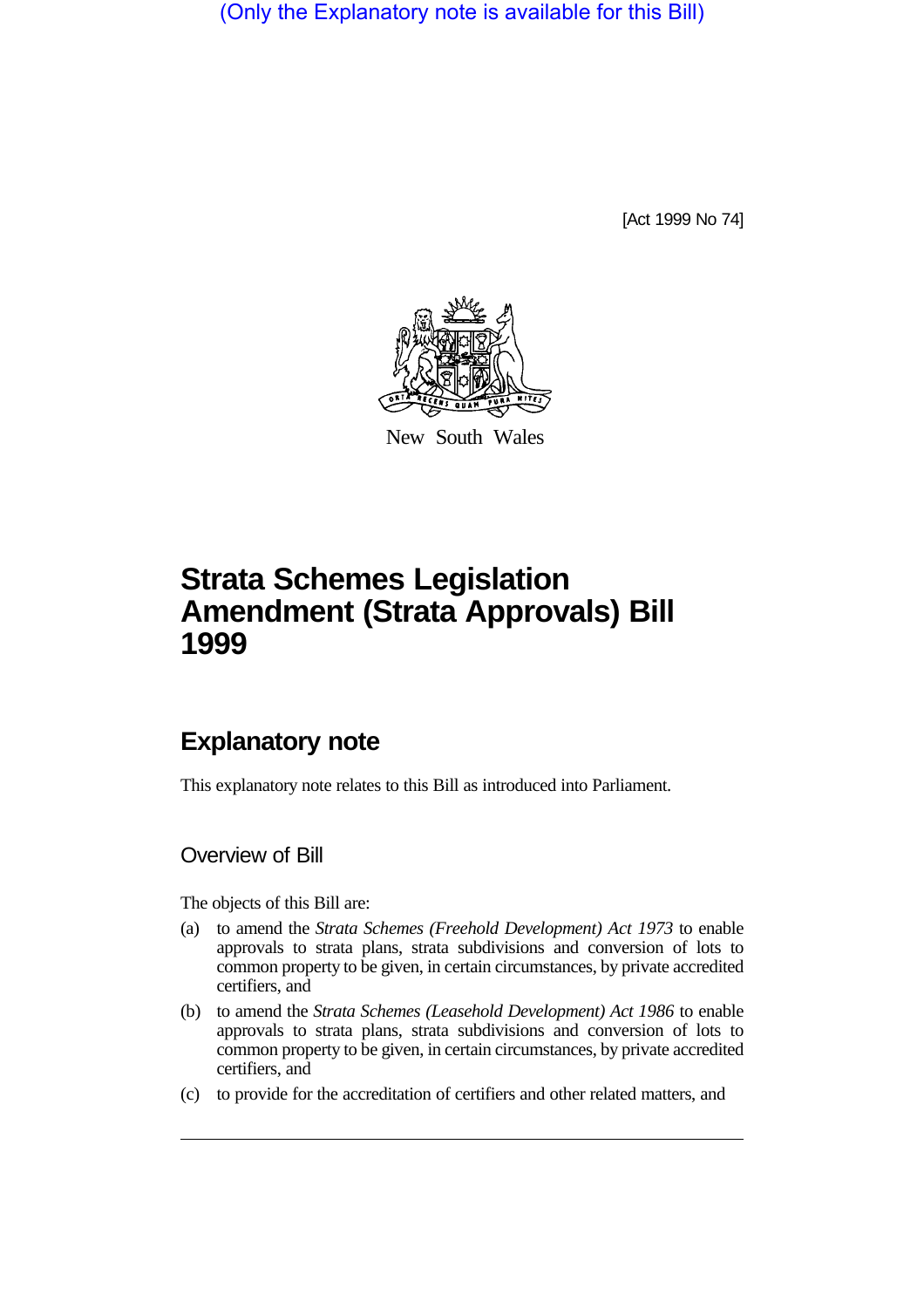Explanatory note

(d) to make other consequential amendments and amendments of a savings and transitional nature.

### Outline of provisions

**Clause 1** sets out the name (also called the short title) of the proposed Act.

**Clause 2** provides for the commencement of the proposed Act on a day or days to be appointed by proclamation.

**Clause 3** is a formal provision giving effect to the amendments to the Acts set out in Schedule 1.

#### **Amendments generally**

Currently, a strata plan, a strata plan of subdivision or a notice of conversion of a lot to common property may not be registered by the Registrar-General under the *Strata Schemes (Freehold Development) Act 1973* or the *Strata Schemes (Leasehold Development) Act 1986* unless the local council has given a certificate of approval and the certificate is indicated on the plan or notice when it is lodged for registration. This approval is in addition to development consents that may be required to be given by the council or other consent authorities under the *Environmental Planning and Assessment Act 1979*.

Under recent amendments to that Act, provision was made for certain consents and approvals, including subdivision consents, to be given by accredited certifiers so as to reduce duplication of decisions by councils and other consent authorities.

The proposed amendments to the *Strata Schemes (Freehold Development) Act 1973* and the *Strata Schemes (Leasehold Development) Act 1986* enable the certificate of approval (to be known as a *strata certificate*) to be given by an accredited certifier, if a relevant development consent under the *Environmental Planning and Assessment Act 1979* is in force in relation to the proposed subdivision the subject of the plan or subdivision concerned, or a building the subject of the plan or subdivision concerned, or the conversion concerned or an associated change of use. This will not prevent a person from applying to a local council for such a certificate in these cases and strata certificates will not be available from an accredited certifier in any other case (for example, where development consent of a relevant kind is not required).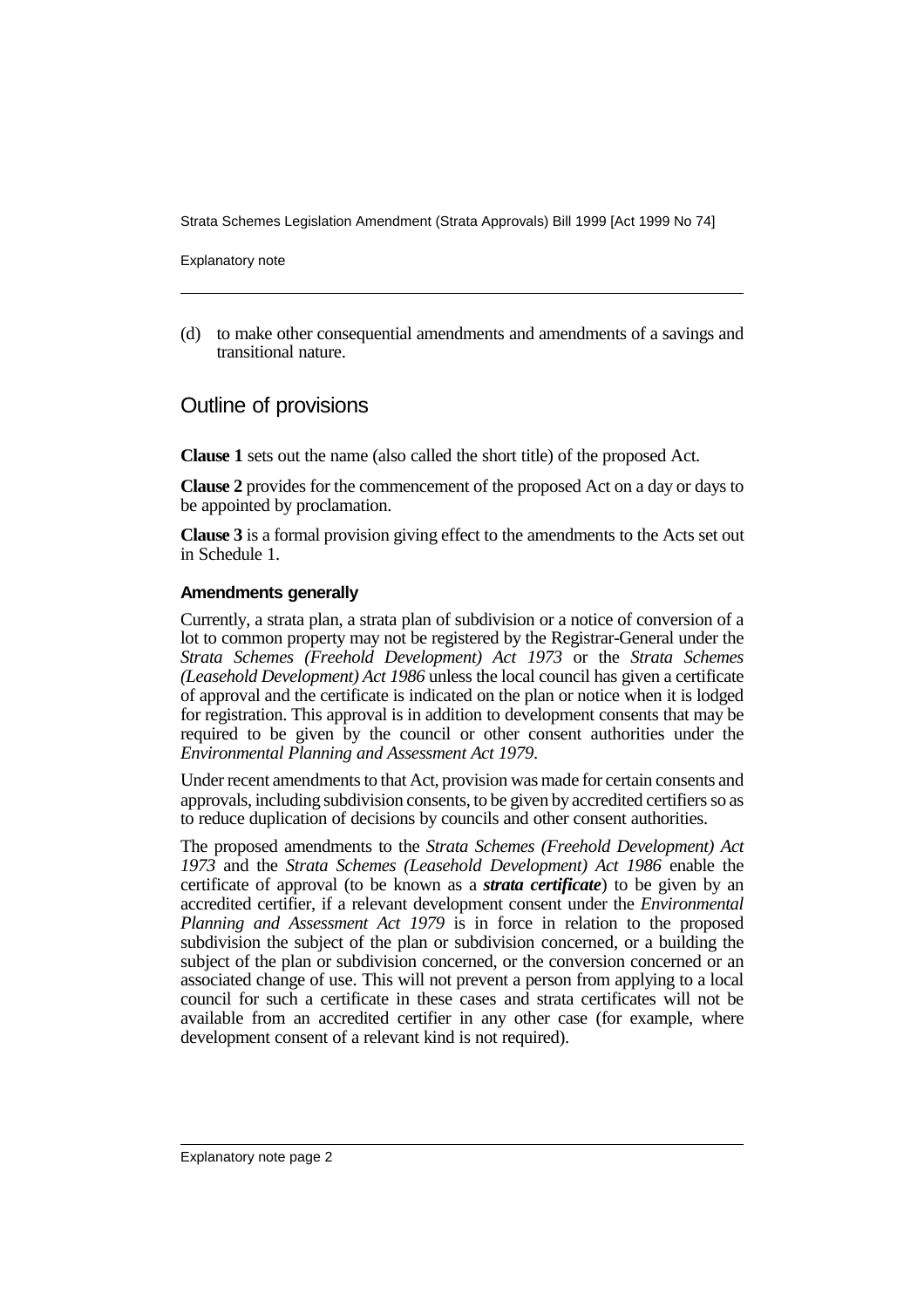Explanatory note

### **Schedule 1 Amendment of Strata Schemes (Freehold Development) Act 1973**

**Schedule 1 [23]** inserts proposed sections 37A–37F. Proposed section 37A enables an accredited certifier to issue a strata certificate in respect of a proposed strata plan, strata plan of subdivision or notice of conversion of a lot to common property. The matters as to which the certifier must be satisfied before issuing a strata certificate are the same as those as to which a local council must be satisfied except that the certifier is not required to be satisfied as to discretionary matters relating to amenity and other matters (these will have been considered in relation to the granting of a development consent). In addition, the certifier cannot issue a strata certificate in respect of a strata plan or strata plan of subdivision unless there is a relevant development consent in force in relation to the subdivision the subject of the plan or strata plan of subdivision or a relevant development consent in force in relation to the building the subject of the plan or subdivision and conditions of any consent relating to the issue of a strata certificate have been complied with. The certifier cannot issue a strata certificate in respect of a notice of conversion unless there is a relevant development consent in force in relation to the conversion or an associated change of use and conditions of any consent relating to the issue of a strata certificate have been complied with.

Proposed section 37B defines the kind of development consent required to be in force before an accredited certifier can issue a strata certificate.

Proposed section 37C enables regulations to be made with respect to strata certificates, notification of strata certificates and records relating to strata certificates.

Proposed section 37D excludes a person who exercises functions under the Act or any other Act in reliance on a strata certificate from liability for loss or damage arising from any matter in respect of which a certificate has been issued.

Proposed section 37E applies the provisions of the *Environmental Planning and Assessment Act 1979* that relate to the accreditation of accredited certifiers and disciplinary proceedings to accredited certifiers issuing strata certificates.

Proposed section 37F applies the provisions of the *Environmental Planning and Assessment Act 1979* that relate to insurance requirements for accredited certifiers to accredited certifiers issuing strata certificates.

**Schedule 1 [1]** inserts definitions of *accredited certifier*, *relevant development consent* and *strata certificate*.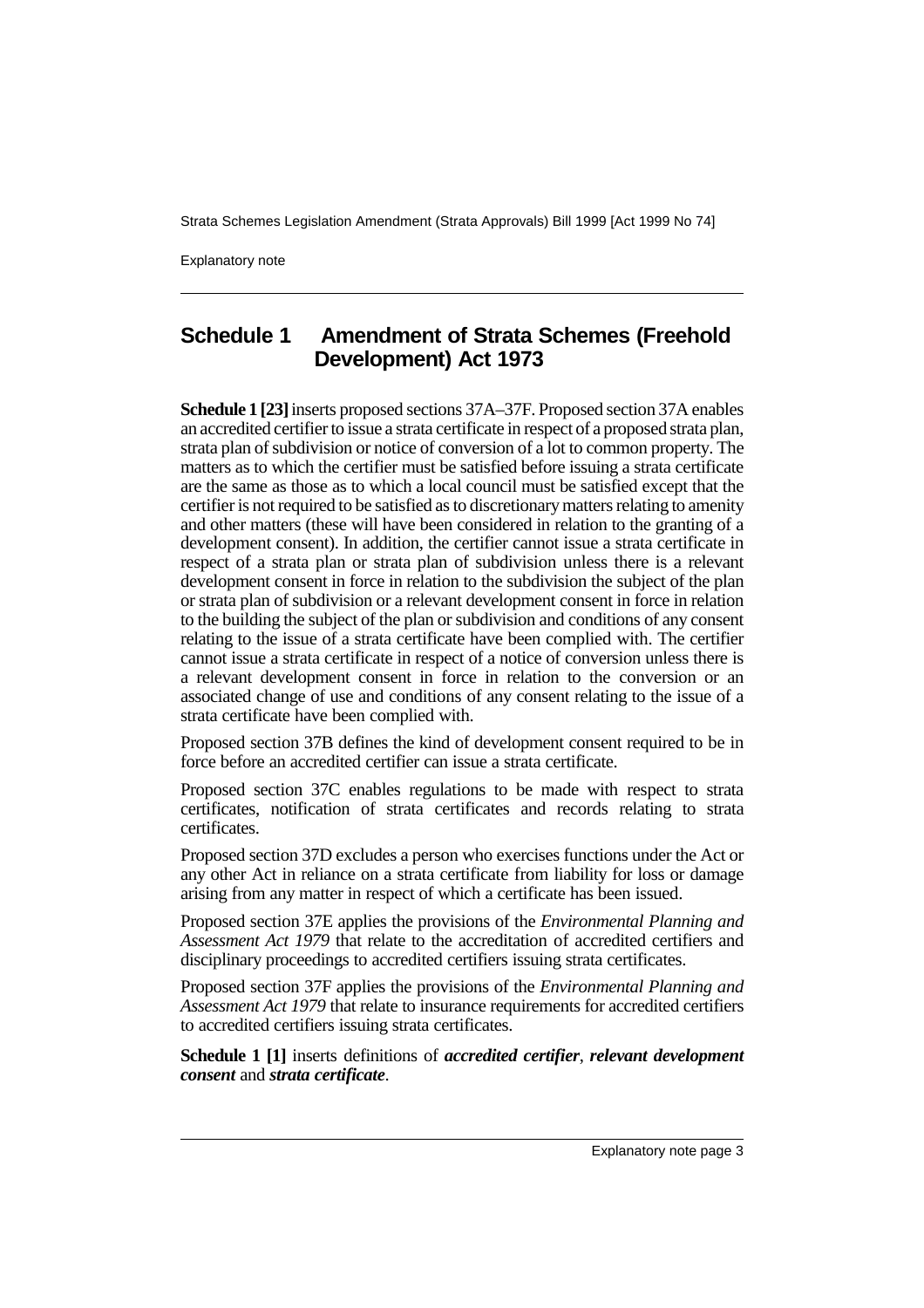Explanatory note

**Schedule 1 [2]**–**[11]**, **[13]**, **[15]**, **[17]**–**[21]**, **[24]**, **[27]**, **[29]**, **[30]**, **[40]** and **[41]** make amendments consequential on the amendment made by Schedule 1 [23].

**Schedule 1 [12]**, **[14]** and **[16]** update references to provisions and tables.

**Schedule 1 [22]** provides that a local council is not required to be satisfied as to certain discretionary matters in considering whether to issue a strata certificate if a relevant development consent is in force. This reflects the requirements in relation to certification by accredited certifiers where a relevant development consent is in force. Schedule 1 [22] also requires a council, in determining whether to issue a strata certificate where there is no relevant development consent, to consider specified matters relating to fire safety, similar to those considered by a council when considering whether to consent to a proposed change of use of a building.

**Schedule 1 [25]** requires an accredited certifier to refuse to issue a strata certificate if a building illustrated by a proposed strata plan or strata plan of subdivision encroaches on a public place unless satisfied that the building complies with a development consent, that any relevant subdivision development consent indicates the encroachment and that the plan clearly indicates the encroachment.

**Schedule 1 [26]** and **[28]** make amendments consequential on the amendment made by Schedule 1 [25].

**Schedule 1 [31]** requires an accredited certifier to note a restriction on the use of a utility lot, arising from a development consent, on the strata certificate.

**Schedule 1 [32]**–**[34]** make amendments consequential on the amendment made by Schedule 1 [31].

**Schedule 1 [36]** requires an accredited certifier to give notice of refusal of an application for a strata certificate to the applicant.

**Schedule 1 [35]** and **[37]** make amendments consequential on the amendment made by Schedule 1 [36].

**Schedule 1 [38]** requires the notice of refusal to specify the grounds of refusal.

**Schedule 1 [39]** shortens the period within which an applicant to a council for a strata certificate may appeal to the Land and Environment Court from 40 days to 14 days after the relevant decision.

**Schedule 1 [42]** requires the Registrar-General to record a restriction as to the use of a utility lot, noted on a strata certificate by an accredited certifier, on a folio of the register when creating a folio for the lot.

**Schedule 1 [43]** makes an amendment consequential on the amendment made by Schedule 1 [42].

Explanatory note page 4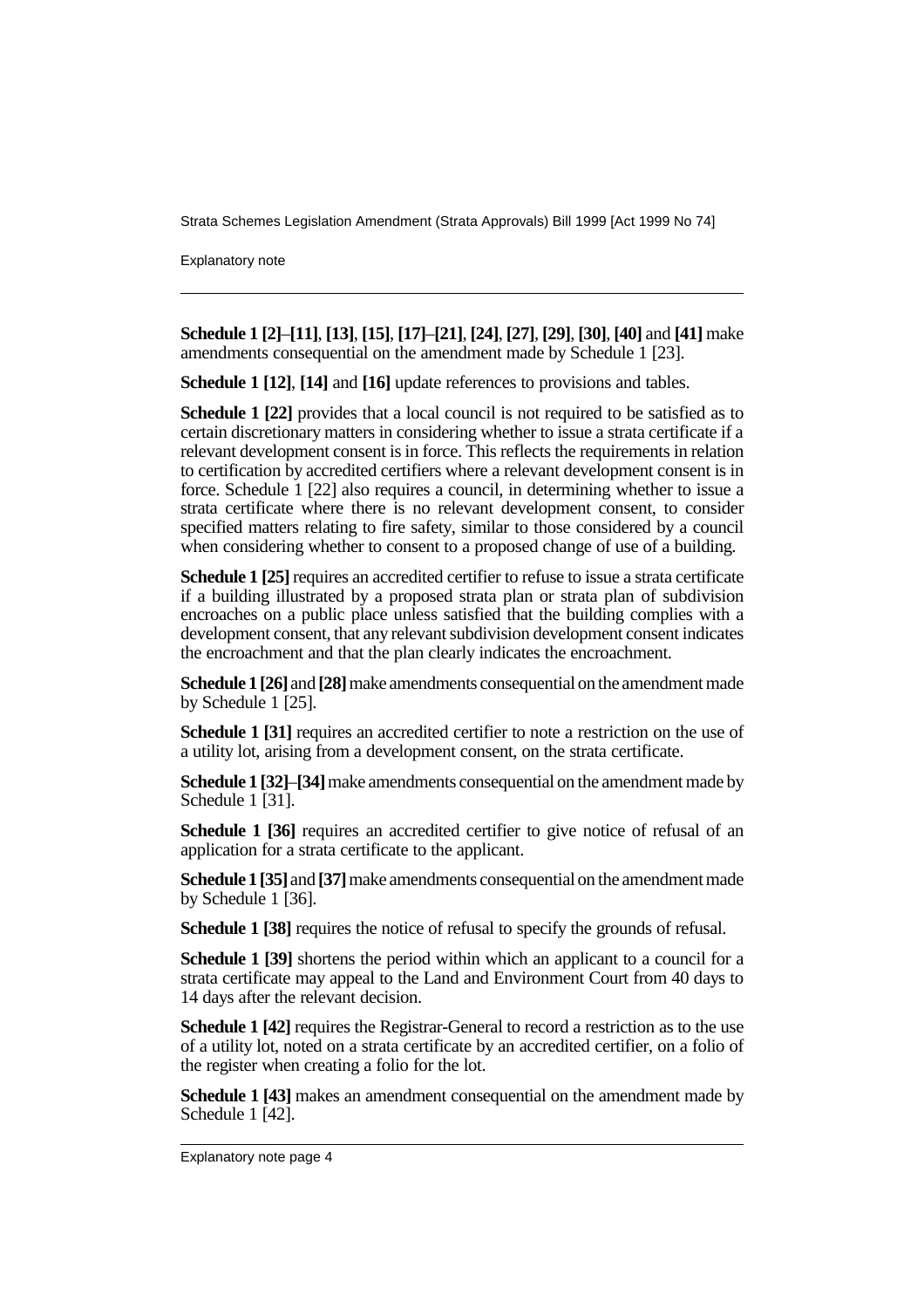Explanatory note

**Schedule 1 [44]** makes provision of a savings and transitional nature.

### **Schedule 2 Amendment of Strata Schemes (Leasehold Development) Act 1986**

**Schedule 2 [23]** inserts proposed sections 66A–66F. Proposed section 66A enables an accredited certifier to issue a strata certificate in respect of a proposed strata plan, strata plan of subdivision or notice of conversion of a lot to common property. The matters as to which the certifier must be satisfied before issuing a strata certificate are the same as those as to which a local council must be satisfied except that the certifier is not required to be satisfied as to discretionary matters relating to amenity and other matters (these will have been considered in relation to the granting of a development consent). In addition, the certifier cannot issue a strata certificate in respect of a strata plan or strata plan of subdivision unless there is a relevant development consent in force in relation to the subdivision the subject of the plan or strata plan of subdivision or a relevant development consent in force in relation to the building the subject of the plan or subdivision and conditions of any consent relating to the issue of a strata certificate have been complied with. The certifier cannot issue a strata certificate in respect of a notice of conversion unless there is a relevant development consent in force in relation to the conversion or an associated change of use and conditions of any consent relating to the issue of a strata certificate have been complied with.

Proposed section 66B defines the kind of development consent required to be in force before an accredited certifier can issue a strata certificate.

Proposed section 66C enables regulations to be made with respect to strata certificates, notification of strata certificates and records relating to strata certificates.

Proposed section 66D excludes a person who exercises functions under the Act or any other Act in reliance on a strata certificate from liability for loss or damage arising from any matter in respect of which a certificate has been issued.

Proposed section 66E applies the provisions of the *Environmental Planning and Assessment Act 1979* that relate to the accreditation of accredited certifiers and disciplinary proceedings to accredited certifiers issuing strata certificates.

Proposed section 66F applies the provisions of the *Environmental Planning and Assessment Act 1979* that relate to insurance requirements for accredited certifiers to accredited certifiers issuing strata certificates.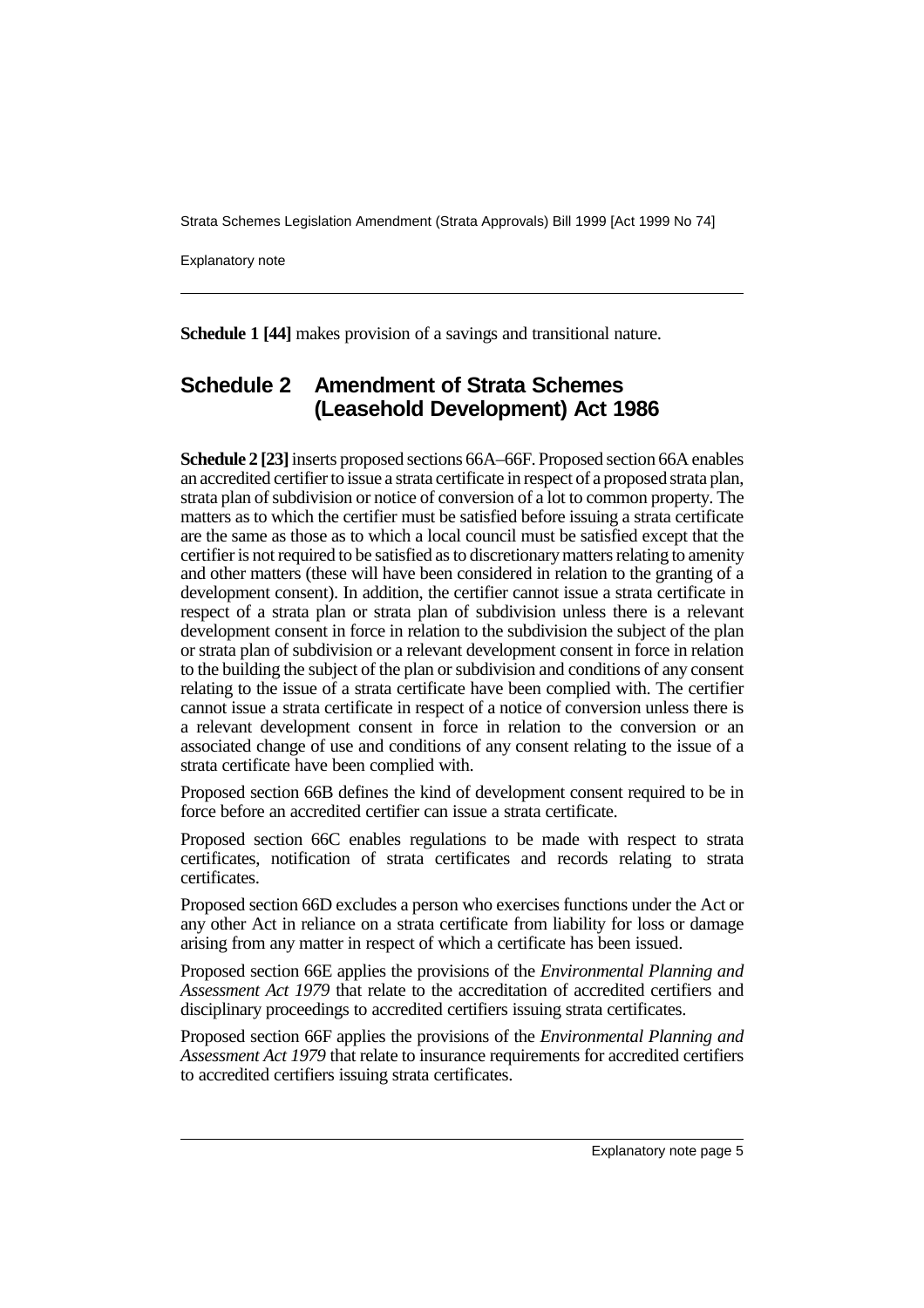Explanatory note

**Schedule 2 [1]** inserts definitions of *accredited certifier*, *relevant development consent* and *strata certificate*.

**Schedule 2 [2]**–**[11]**, **[13]**, **[16]**–**[21]**, **[24]**, **[27]**, **[29]**, **[30]**, **[40]** and **[41]** make amendments consequential on the amendment made by Schedule 2 [23].

**Schedule 2 [12]**, **[14]** and **[15]** update references to provisions and tables.

**Schedule 2 [22]** provides that a local council is not required to be satisfied as to certain discretionary matters in considering whether to issue a strata certificate if a relevant development consent is in force. This reflects the requirements in relation to certification by accredited certifiers where a relevant development consent is in force. Schedule 2 [22] also requires a council, in determining whether to issue a strata certificate where there is no relevant development consent, to consider specified matters relating to fire safety, similar to those considered by a council when considering whether to consent to a proposed change of use of a building.

**Schedule 2 [25]** requires an accredited certifier to refuse to issue a strata certificate if a building illustrated by a proposed strata plan or strata plan of subdivision encroaches on a public place unless satisfied that the building complies with a development consent, that any relevant subdivision consent indicates the existence of the encroachment and that the plan clearly indicates the encroachment.

**Schedule 2 [26]** and **[28]** make amendments consequential on the amendment made by Schedule 2 [25].

**Schedule 2 [31]** requires an accredited certifier to note a restriction on the use of a utility lot, arising from a development consent, on the strata certificate.

**Schedule 2 [32]**–**[34]** make amendments consequential on the amendment made by Schedule 2<sup>[31]</sup>.

**Schedule 2 [36]** requires an accredited certifier to give notice of refusal of an application for a strata certificate to the applicant.

**Schedule 2 [35]** and **[37]** make amendments consequential on the amendment made by Schedule 2 [36].

**Schedule 2 [38]** requires the notice of refusal to specify the grounds of refusal.

**Schedule 2 [39]** shortens the period within which an applicant to a council for a strata certificate may appeal to the Land and Environment Court from 40 days to 14 days after the relevant decision.

**Schedule 2 [42]** requires the Registrar-General to record a restriction as to the use of a utility lot, noted on a strata certificate by an accredited certifier, on a folio of the register when creating a folio for the lot.

Explanatory note page 6